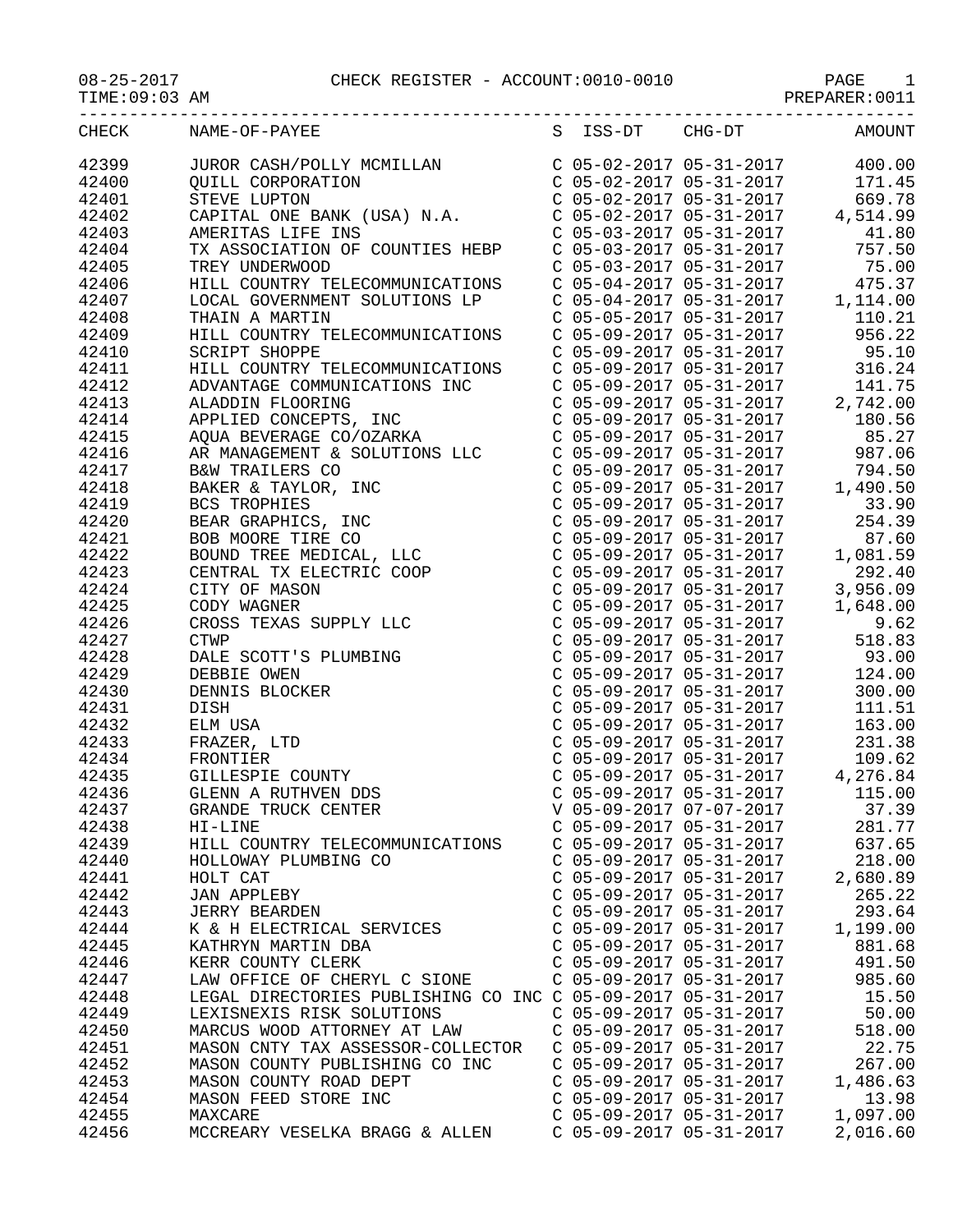## 08-25-2017 CHECK REGISTER - ACCOUNT:0010-0010 PAGE 2

PREPARER:0011

|                | CHECK NAME-OF-PAYEE                             |                           |                                                        | S ISS-DT CHG-DT AMOUNT |
|----------------|-------------------------------------------------|---------------------------|--------------------------------------------------------|------------------------|
|                |                                                 |                           |                                                        |                        |
|                |                                                 |                           |                                                        |                        |
|                |                                                 |                           |                                                        |                        |
|                |                                                 |                           |                                                        |                        |
|                |                                                 |                           |                                                        |                        |
|                |                                                 |                           |                                                        |                        |
|                |                                                 |                           |                                                        |                        |
|                |                                                 |                           |                                                        |                        |
|                |                                                 |                           |                                                        |                        |
|                |                                                 |                           |                                                        |                        |
|                |                                                 |                           |                                                        |                        |
|                |                                                 |                           |                                                        |                        |
|                |                                                 |                           |                                                        |                        |
|                |                                                 |                           |                                                        |                        |
|                |                                                 |                           |                                                        |                        |
|                |                                                 |                           |                                                        |                        |
|                |                                                 |                           |                                                        |                        |
|                |                                                 |                           |                                                        |                        |
|                |                                                 |                           |                                                        |                        |
|                |                                                 |                           |                                                        |                        |
|                |                                                 |                           |                                                        |                        |
|                |                                                 |                           |                                                        |                        |
|                |                                                 |                           |                                                        |                        |
|                |                                                 |                           |                                                        |                        |
|                |                                                 |                           |                                                        |                        |
|                |                                                 |                           |                                                        |                        |
|                |                                                 |                           |                                                        |                        |
|                |                                                 |                           |                                                        |                        |
|                |                                                 |                           |                                                        |                        |
|                |                                                 |                           |                                                        |                        |
|                |                                                 |                           |                                                        |                        |
|                |                                                 |                           |                                                        |                        |
|                |                                                 |                           |                                                        |                        |
|                |                                                 |                           |                                                        |                        |
|                |                                                 |                           |                                                        |                        |
|                |                                                 |                           |                                                        |                        |
|                |                                                 |                           |                                                        |                        |
|                |                                                 |                           |                                                        |                        |
| 42495          | JUROR CASH/POLLY MCMILLAN                       | C 05-18-2017 05-31-2017   |                                                        | 1,000.00               |
| 42496          | AQUA BEVERAGE CO/OZARKA                         | $C$ 05-25-2017 06-30-2017 |                                                        | 81.02                  |
| 42497          | BAKER & TAYLOR, INC                             |                           | $C$ 05-25-2017 05-31-2017                              | 456.83                 |
| 42498          | BEAR GRAPHICS, INC                              |                           | $C$ 05-25-2017 05-31-2017                              | 122.48                 |
| 42499          | BEATY'S AUTO REPAIR & SERVICE                   |                           | $C$ 05-25-2017 06-30-2017                              | 31.83                  |
| 42500          | BOUND TREE MEDICAL, LLC                         |                           | $C$ 05-25-2017 05-31-2017                              | 276.19                 |
| 42501          | BURNET COUNTY TREASURER                         |                           | $C$ 05-25-2017 06-30-2017                              | 1,330.00               |
| 42502          | CLINICAL SOLUTIONS                              |                           | $C$ 05-25-2017 06-30-2017                              | 145.39                 |
| 42503          | ELM USA                                         |                           | $C$ 05-25-2017 06-30-2017                              | 47.20                  |
| 42504          | FOLDTITE SYSTEMS                                |                           | $C$ 05-25-2017 06-30-2017                              | 112.10                 |
| 42505          | FRONTIER                                        | $C$ 05-25-2017 06-30-2017 |                                                        | 47.39                  |
| 42506          | GREENWALT COURT REPORTING                       | C 05-25-2017 06-30-2017   |                                                        | 540.50                 |
| 42507          | HILL COUNTRY MEM HOSPITAL                       |                           | $C$ 05-25-2017 06-30-2017                              | 24.00                  |
| 42508          | HOLLOWAY PLUMBING CO                            |                           | $C$ 05-25-2017 05-31-2017                              | 197.00                 |
| 42509          | HOLT CAT                                        |                           | $C$ 05-25-2017 05-31-2017<br>$C$ 05-25-2017 06-30-2017 | 622.36                 |
| 42510<br>42511 | HON. GERALD RICKHOFF<br>I C S JAIL SUPPLIES INC |                           | $C$ 05-25-2017 06-30-2017                              | 501.00<br>169.63       |
| 42512          |                                                 |                           | $C$ 05-25-2017 05-31-2017                              | 425.00                 |
| 42513          | KATHRYN MARTIN DBA<br>KINSEY DUTTON             |                           | $C$ 05-25-2017 06-30-2017                              | 399.75                 |
| 42514          | LOWE'S PAY AND SAVE INC                         |                           | $C$ 05-25-2017 05-31-2017                              | 330.33                 |
|                |                                                 |                           |                                                        |                        |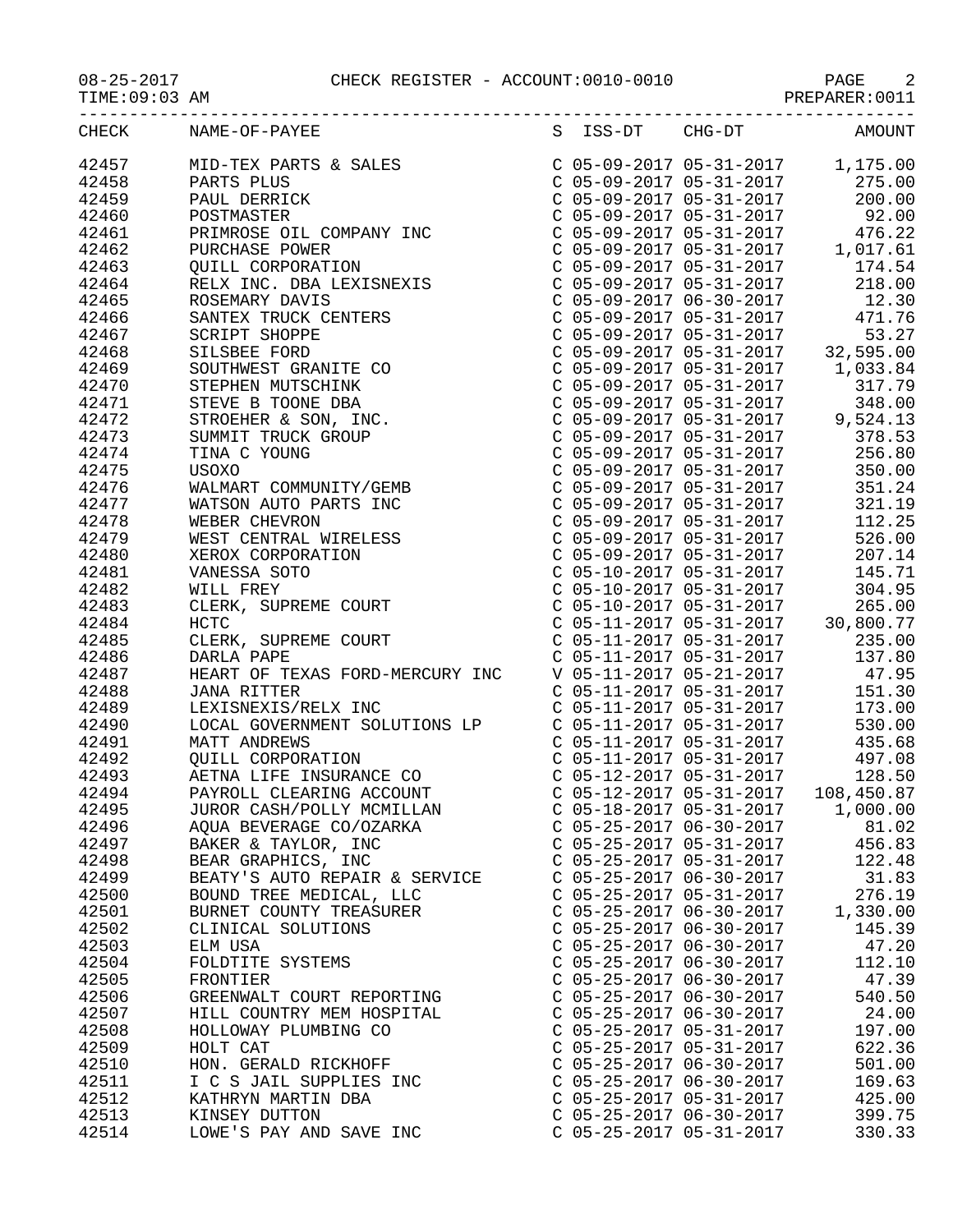08-25-2017 CHECK REGISTER - ACCOUNT:0010-0010 PAGE 3

TIME:09:03 AM PREPARER:0011

|       | CHECK NAME-OF-PAYEE S ISS-DT CHG-DT AMOUNT                                                                                                                                                                                                                                                                                                                          |  |                         |                                                                                                                     |
|-------|---------------------------------------------------------------------------------------------------------------------------------------------------------------------------------------------------------------------------------------------------------------------------------------------------------------------------------------------------------------------|--|-------------------------|---------------------------------------------------------------------------------------------------------------------|
| 42515 | LUCIO MORA<br>M&D DISTRIBUTORS<br>MACK SKINNER DBA                                                                                                                                                                                                                                                                                                                  |  |                         | $C$ 05-25-2017 05-31-2017 1,275.00                                                                                  |
| 42516 |                                                                                                                                                                                                                                                                                                                                                                     |  |                         | $\begin{array}{cccc}\n C & 05-25-2017 & 05-31-2017 & 716.49 \\  C & 05-25-2017 & 06-30-2017 & 112.50\n \end{array}$ |
| 42517 |                                                                                                                                                                                                                                                                                                                                                                     |  |                         |                                                                                                                     |
| 42518 | MASON BUILDING SUPPLY & RENTAL INC C 05-25-2017 06-30-2017 61.73                                                                                                                                                                                                                                                                                                    |  |                         |                                                                                                                     |
| 42519 | MASON CNTY TAX ASSESSOR-COLLECTOR                                                                                                                                                                                                                                                                                                                                   |  |                         | $C$ 05-25-2017 05-31-2017 44.25                                                                                     |
| 42520 | MASON SHORT STOP                                                                                                                                                                                                                                                                                                                                                    |  |                         | $C$ 05-25-2017 06-30-2017 73.18                                                                                     |
| 42521 | MASON SHORT STOP<br>MIKE SCHNEIDER<br>MILLER UNIFORMS & EMBLEMS<br>NAMAR GOUGI TRE                                                                                                                                                                                                                                                                                  |  |                         | $C$ 05-25-2017 06-30-2017 325.00                                                                                    |
| 42522 |                                                                                                                                                                                                                                                                                                                                                                     |  | C 05-25-2017 06-30-2017 | 291.36                                                                                                              |
| 42523 |                                                                                                                                                                                                                                                                                                                                                                     |  |                         |                                                                                                                     |
| 42524 |                                                                                                                                                                                                                                                                                                                                                                     |  |                         |                                                                                                                     |
| 42525 |                                                                                                                                                                                                                                                                                                                                                                     |  |                         |                                                                                                                     |
| 42526 |                                                                                                                                                                                                                                                                                                                                                                     |  |                         |                                                                                                                     |
| 42527 |                                                                                                                                                                                                                                                                                                                                                                     |  |                         |                                                                                                                     |
| 42528 |                                                                                                                                                                                                                                                                                                                                                                     |  |                         |                                                                                                                     |
| 42529 |                                                                                                                                                                                                                                                                                                                                                                     |  |                         |                                                                                                                     |
| 42530 |                                                                                                                                                                                                                                                                                                                                                                     |  |                         |                                                                                                                     |
| 42531 |                                                                                                                                                                                                                                                                                                                                                                     |  |                         |                                                                                                                     |
| 42532 |                                                                                                                                                                                                                                                                                                                                                                     |  |                         |                                                                                                                     |
| 42533 |                                                                                                                                                                                                                                                                                                                                                                     |  |                         |                                                                                                                     |
| 42534 |                                                                                                                                                                                                                                                                                                                                                                     |  |                         | 330.00                                                                                                              |
| 42535 |                                                                                                                                                                                                                                                                                                                                                                     |  |                         |                                                                                                                     |
| 42536 |                                                                                                                                                                                                                                                                                                                                                                     |  |                         |                                                                                                                     |
| 42537 |                                                                                                                                                                                                                                                                                                                                                                     |  |                         |                                                                                                                     |
| 42538 |                                                                                                                                                                                                                                                                                                                                                                     |  |                         |                                                                                                                     |
| 42539 |                                                                                                                                                                                                                                                                                                                                                                     |  |                         |                                                                                                                     |
| 42540 |                                                                                                                                                                                                                                                                                                                                                                     |  |                         |                                                                                                                     |
| 42541 |                                                                                                                                                                                                                                                                                                                                                                     |  |                         |                                                                                                                     |
| 42542 |                                                                                                                                                                                                                                                                                                                                                                     |  |                         |                                                                                                                     |
| 42543 |                                                                                                                                                                                                                                                                                                                                                                     |  |                         |                                                                                                                     |
| 42544 |                                                                                                                                                                                                                                                                                                                                                                     |  |                         |                                                                                                                     |
| 42545 |                                                                                                                                                                                                                                                                                                                                                                     |  |                         |                                                                                                                     |
| 42546 |                                                                                                                                                                                                                                                                                                                                                                     |  |                         |                                                                                                                     |
| 42547 | $\begin{tabular}{l c c c c} \multicolumn{4}{l}{\textbf{MILER UNIPORMS & \textbf{G} HOLING} & \textbf{C 05-25-2017 06-30-2017} & 221.36 \\ \multicolumn{4}{l}{\textbf{MIMNC SCHOLING} } & \textbf{C 05-25-2017 06-30-2017} & 11.74 \\ \multicolumn{4}{l}{\textbf{MINIST PILUS}} & \textbf{C 05-25-2017 06-30-2017} & 11.74 \\ \multicolumn{4}{l}{\textbf{PINST D} -$ |  |                         |                                                                                                                     |
| 42548 |                                                                                                                                                                                                                                                                                                                                                                     |  |                         |                                                                                                                     |
| 42549 | MEGA POWER INC OR DAVE WHITE<br>SILSBEE FORD<br>C 05-29-2017 05-31-2017 32,595.00<br>C 05-29-2017 06-30-2017 32,595.00<br>C 05-30-2017 05-31-2017 131,306.09                                                                                                                                                                                                        |  |                         |                                                                                                                     |